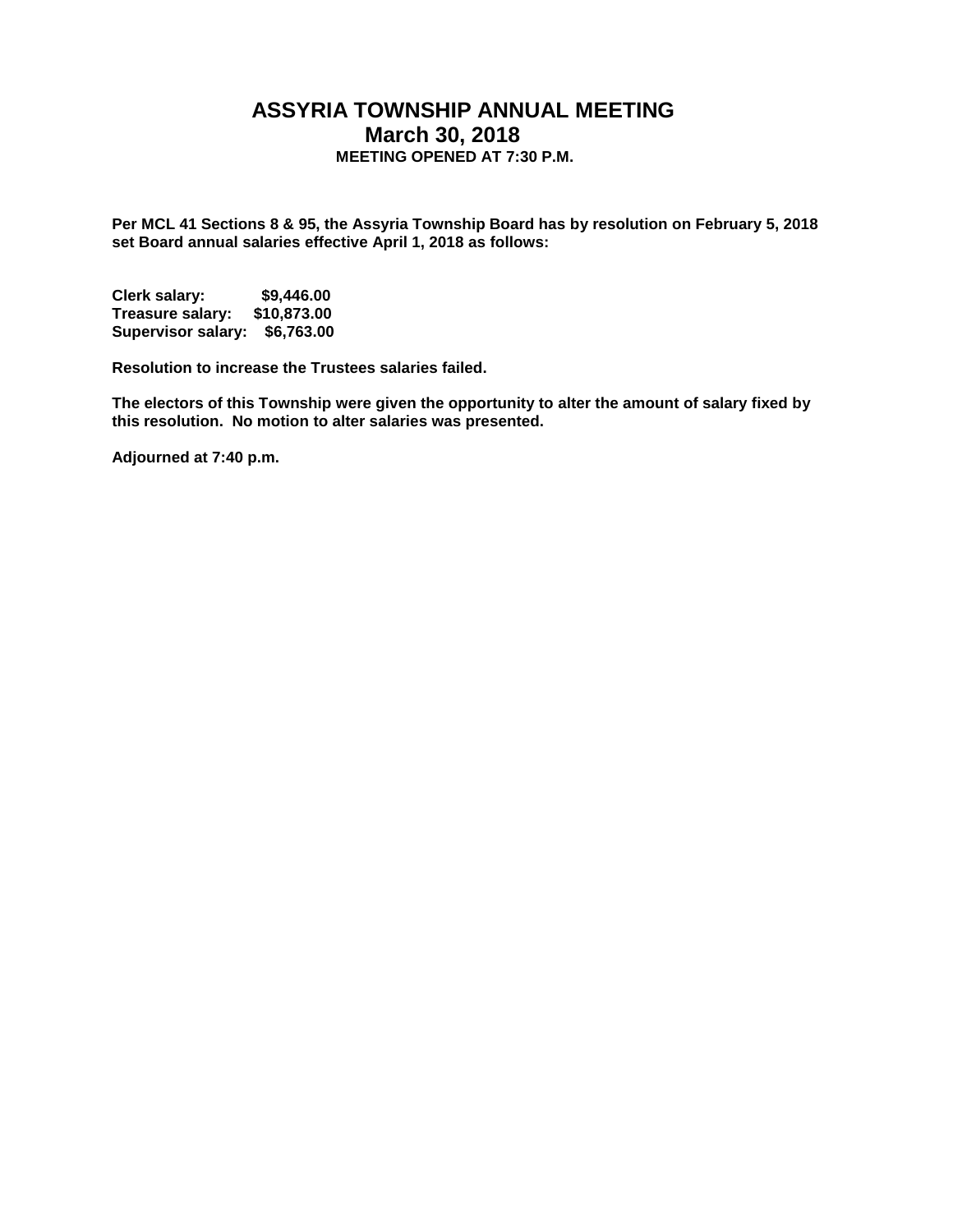## ASSYRIA TOWNSHIP FY2019 BUDGET HEARING Assyria Township Hall 8094 Tasker Road, Bellevue, MI 49021 March 30, 2018

Members present: M. Timmons, B. Miller, E. Waterbury and A. Terry

PUBLIC COMMENT: None

Previous minutes reviewed and approved as written.

FY2019 proposed budget presented.

Moved to the next regular meeting for vote.

Meeting adjourned at 7:50 P.M.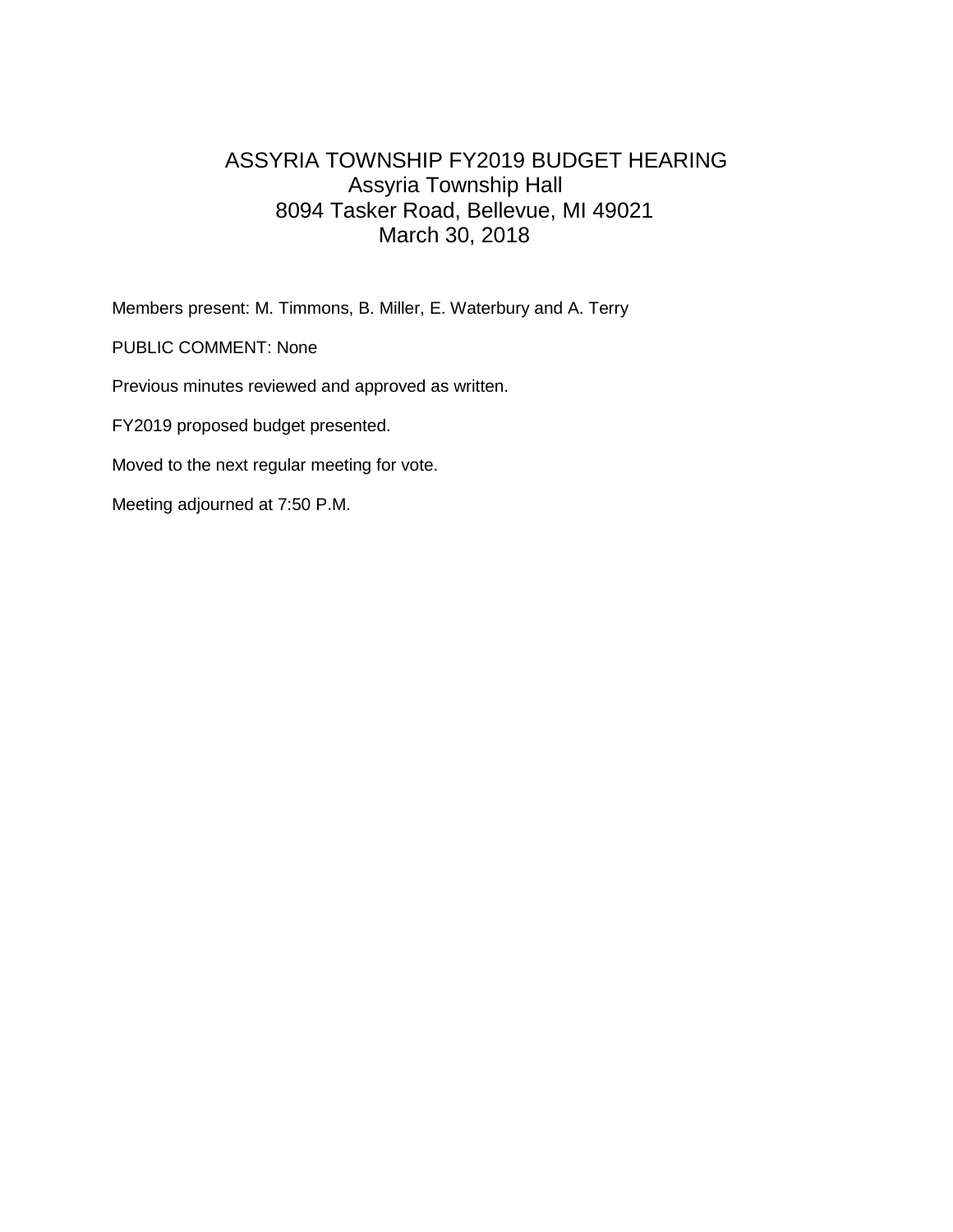## Assyria Township Board Minutes March 30, 2018

A regular meeting of the Assyria Township Board was held at the Assyria Township Hall on, March 30, 2018. The meeting was called to order at 7:50 p.m. and the Pledge of Allegiance was recited.

Members present: M. Timmons, B. Miller, E. Waterbury and A. Terry J. Miller arrived at 8:10 p. m.

COUNTY COMMISSIONER: Absent

PUBLIC COMMENT: None

Motion made by M. Timmons, Supported by B. Miller to accept the general informational act budget.

Roll call vote, all members vote YES

Previous minutes reviewed and approved as written.

The bills were reviewed, it was noticed there were not any checks for the Board of Review members.

Motion by M. Timmons, Support by B. Miller to pay the bills including checks for the board of review members. Roll call taken. All members vote YES.

CLERK:

-There have been nine resumes received showing interest in the Part-time Assessor position.

-The clerk is in need current W-4's from the board and other staff.

-Barry County has a dead deer clean-up program, if anyone sees a dead deer along the road side in Barry County, please call the Sheriff's office at 269-948-4801. They will ask for the location, nearest cross roads and/or other land marking to help the clean-up crew locate the carcass.

-The clerk inquired if the board was considering any compensation for internet/cell service. The board did not feel it was the townships responsibility at this time. -Reviewing the budget, it appears as though there was an over sight to make a motion to increase the Assessor's wage last year.

Motion made by A. Terry, Supported by B. Miller to retro actively increase the Assessor's salary for fiscal year 2018-2019 to \$15,070.00. Roll call taken. All members vote YES.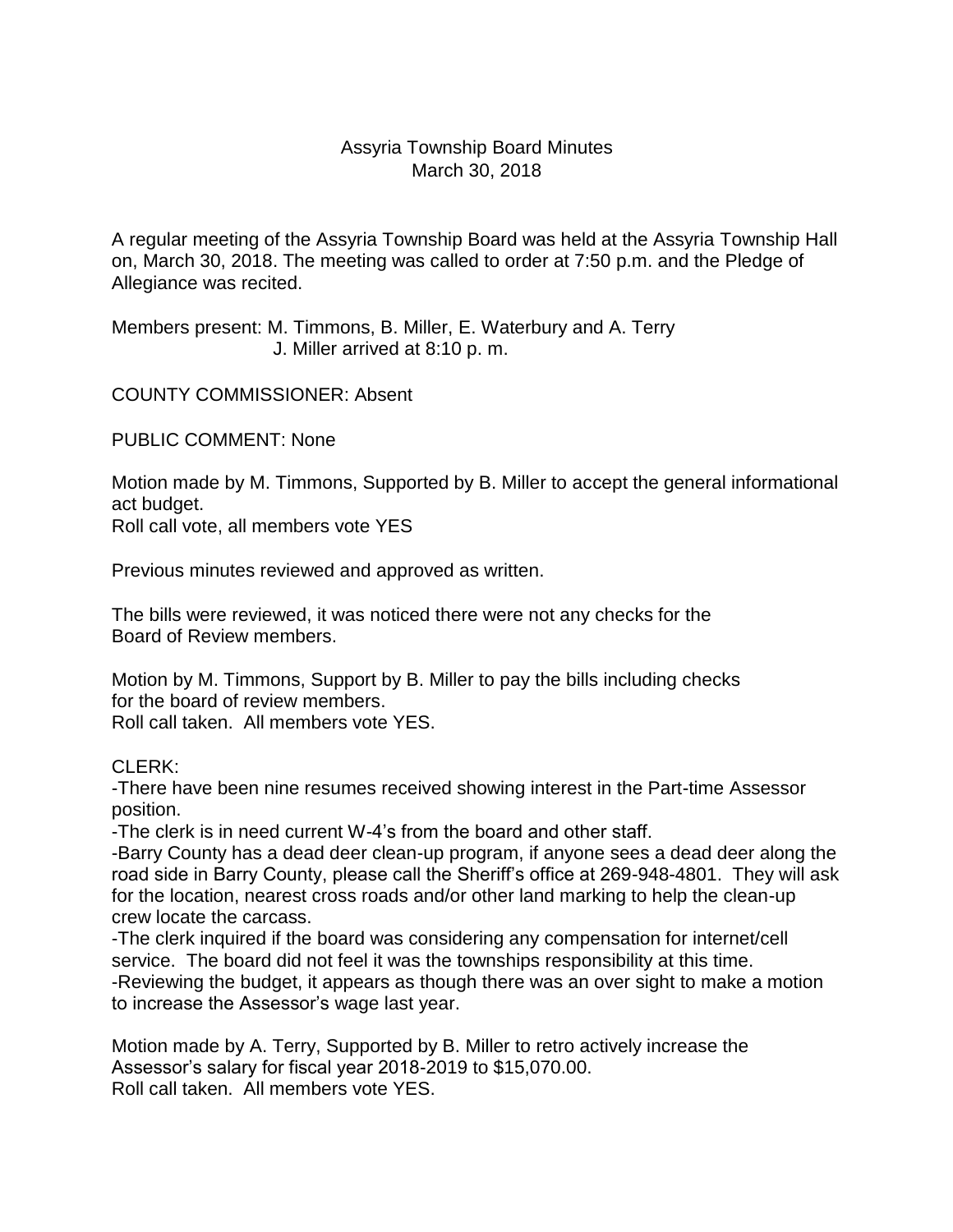TREASURER:

-Financial Statements presented. -A reminder we will want to swear in the new Treasurer on May 1, 2018. -After review, she would recommend retaining the current financial institutions, which include:

Hastings City Bank Eaton Federal Savings Mercantile Bank Commercial Bank Chemical Bank Eaton Federal Savings Commercial Bank

Motion made by B. Miller, Supported by J. Miller, to retain the township's current financial institutions. All members vote YES

Trustee: -J. Miller Discussion as to the size of opening for the pass through window.

-E. Waterbury The septic is in.

ASSESSOR: -Reminder of the Amar-Audit on April 11, 2018.

SUPERVISOR: -Will verify insurance coverage on the new addition. -Discussion in regard to the new addition.

Motion made by M. Timmons, Supported by A. Terry for B. Miller to purchase a new printer for the hall not to exceed the cost of \$400.00. All vote YES

Public Comment:

There will be Planning Commission meeting in regard to Bay Point on April 9 and 10, 2018 at the Titan Building in Hastings at 7:30 p.m.

It was voiced, that the board may want to reconsider some assistance in supplementing the clerks internet/cell cost.